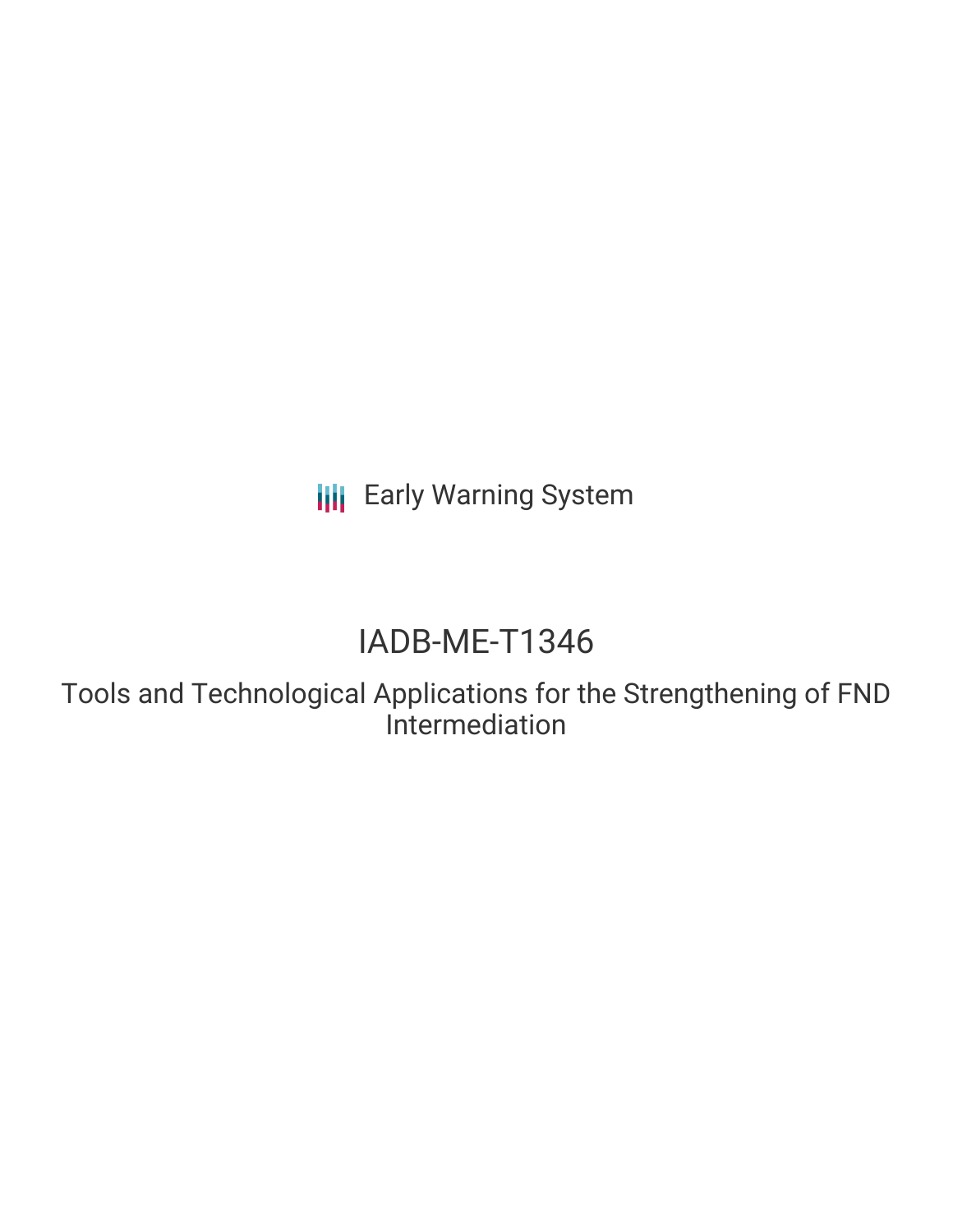

#### **Quick Facts**

| <b>Countries</b>               | Mexico                                                   |
|--------------------------------|----------------------------------------------------------|
| <b>Financial Institutions</b>  | Inter-American Development Bank (IADB)                   |
| <b>Status</b>                  | Active                                                   |
| <b>Bank Risk Rating</b>        | C                                                        |
| <b>Voting Date</b>             | 2017-08-21                                               |
| <b>Sectors</b>                 | Agriculture and Forestry, Finance, Technical Cooperation |
| <b>Investment Type(s)</b>      | Grant                                                    |
| <b>Investment Amount (USD)</b> | $$0.20$ million                                          |
| <b>Project Cost (USD)</b>      | \$0.20 million                                           |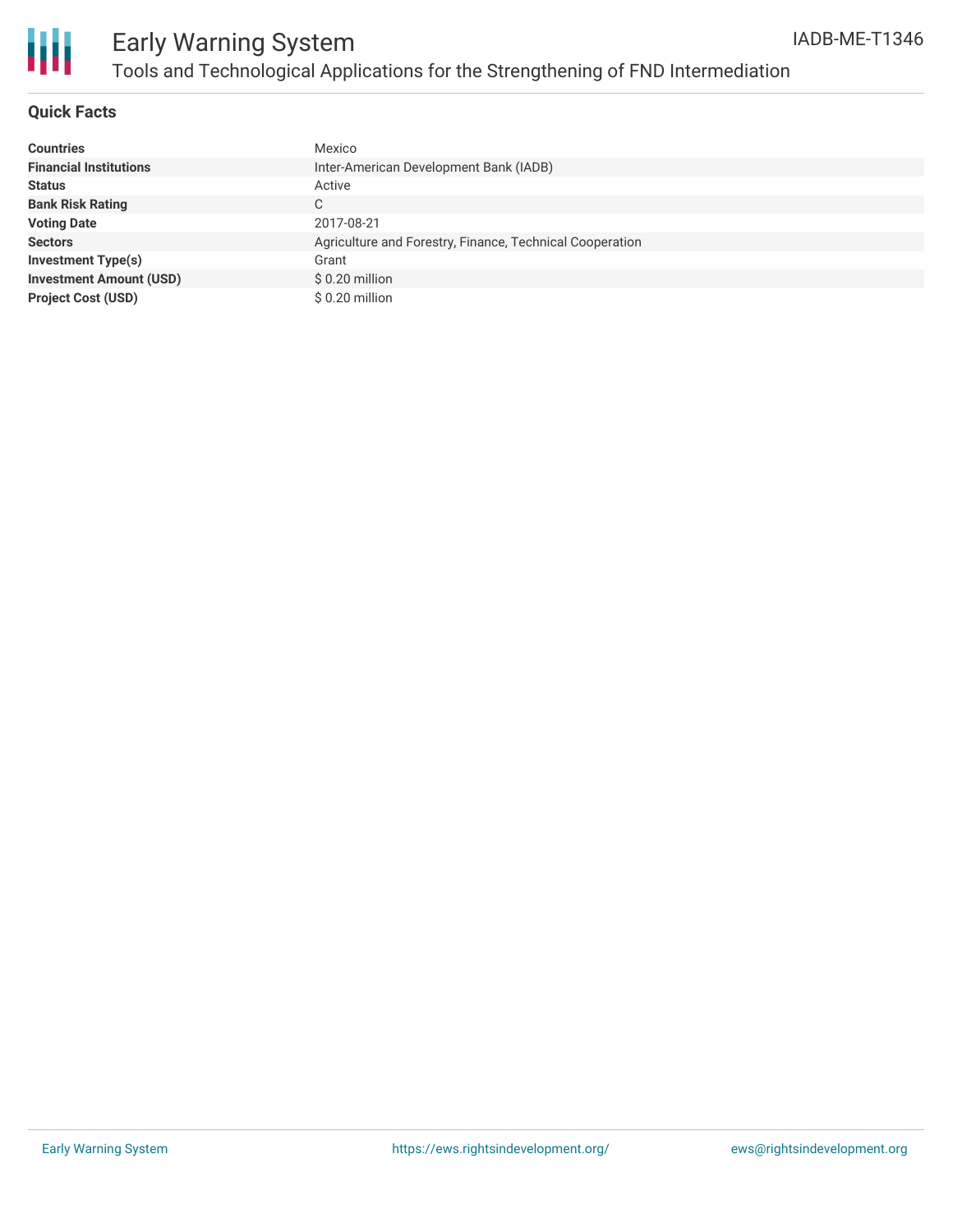

### Early Warning System Tools and Technological Applications for the Strengthening of FND Intermediation

#### **Project Description**

IDB: "The objective of technical cooperation (TC) is to contribute to the productivity and financial inclusion of rural producers through the application of new processes and tools for evaluation and credit monitoring of the National Agricultural, Rural, Forestry and Fisheries Development Finance ( FND). The expected result is a greater efficiency and effectiveness of FND in its second floor placement."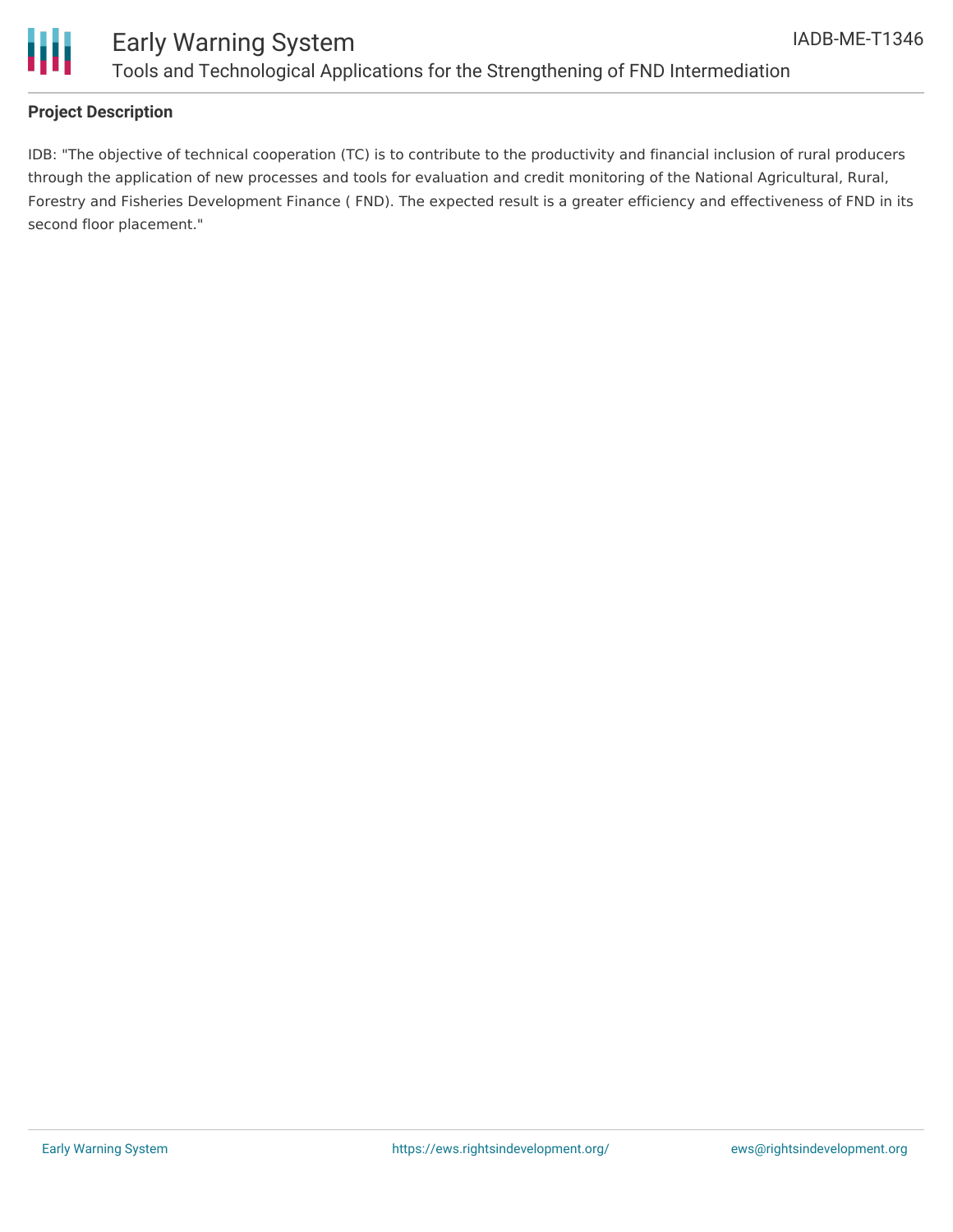

## Early Warning System Tools and Technological Applications for the Strengthening of FND Intermediation

#### **Investment Description**

• Inter-American Development Bank (IADB)